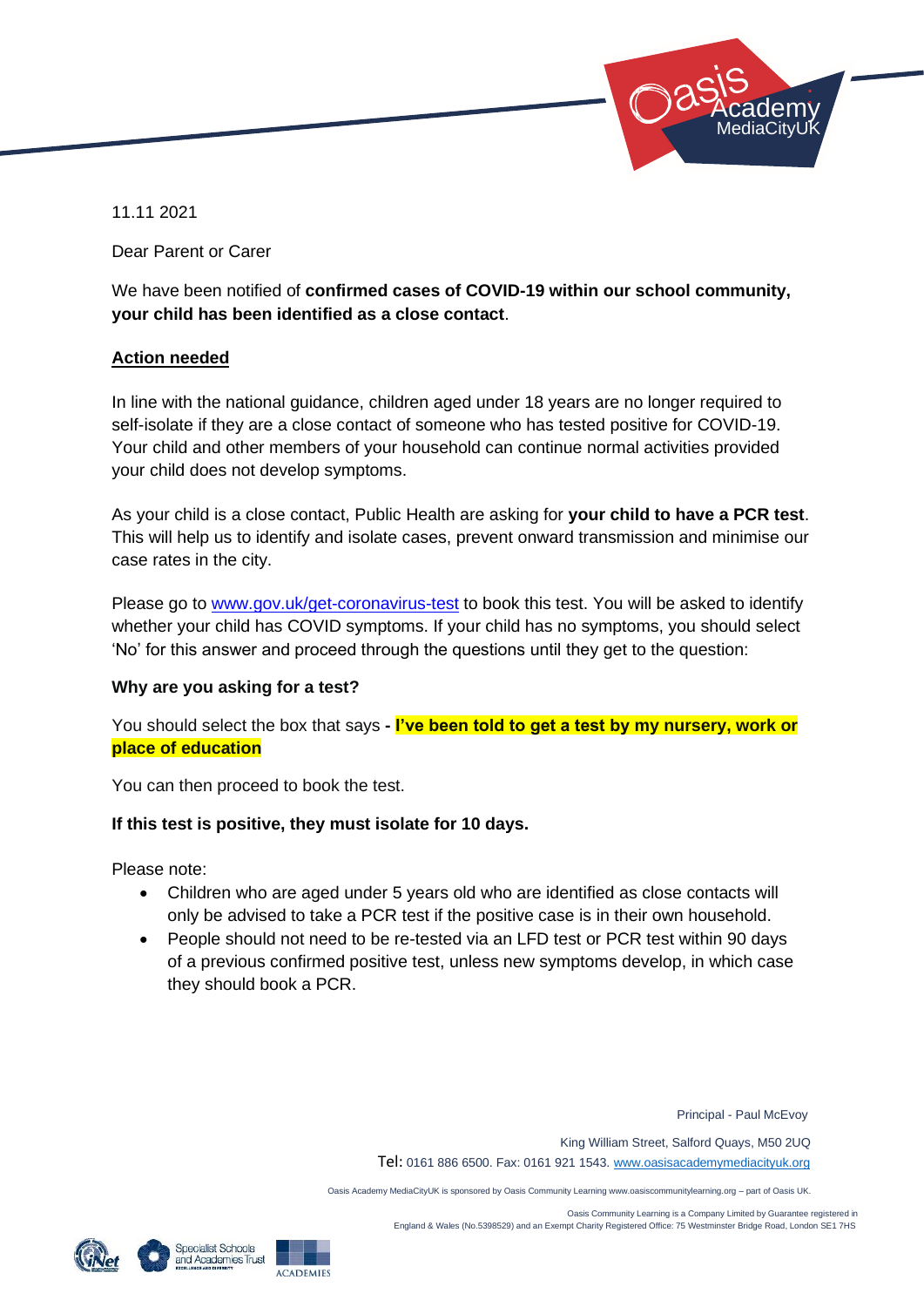

# **What to do if your child develops symptoms of COVID-19**

If your child develops symptoms of COVID-19 , even if they have had a negative test result previously, they must isolate and you should arrange a test for your child via <https://www.gov.uk/guidance/coronavirus-covid-19-getting-tested> or by calling 119.

- If the test result is positive, your child will be required to self-isolate for a period of 10 days from the day that their symptoms started. Please inform us if your child has a positive test result.
- If your child's test result is negative, they can continue with their normal activities if they are well enough to do so.

Please visit the link to Public Health England's guidance for households with possible Covid-19 infections:

[https://www.gov.uk/government/publications/covid-19-stay-at-home-guidance/stay-at-home](https://www.gov.uk/government/publications/covid-19-stay-at-home-guidance/stay-at-home-guidance-for-households-with-possible-coronavirus-covid-19-infection)[guidance-for-households-with-possible-coronavirus-covid-19-infection](https://www.gov.uk/government/publications/covid-19-stay-at-home-guidance/stay-at-home-guidance-for-households-with-possible-coronavirus-covid-19-infection)

## In Salford

- 1. We are **still advising immediate isolation** to anyone who is suffering three **classical symptoms**, namely: new continuous cough; a high temperature (fever); or a loss of or change in normal sense of taste or smell, or have a positive test result
- 2. Children who are unwell with any of the symptoms below are **not expected to isolate immediately** but we would advise that they go for a test to rule out COVID-19.

Non-classical symptoms include:

- Vomiting/nausea/off your food
- Diarrhoea
- Sleeping more than usual/extreme tiredness
- Listless/restless/agitated
- Shortness of breath
- Feeling cold
- Headache
- Severe body aches
- Sore throat
- Congested or runny nose
- Skin rash

Principal - Paul McEvoy

King William Street, Salford Quays, M50 2UQ

Tel: 0161 886 6500. Fax: 0161 921 1543[. www.oasisacademymediacityuk.org](http://www.oasisacademymediacityuk.org/)

Oasis Academy MediaCityUK is sponsored by Oasis Community Learning www.oasiscommunitylearning.org – part of Oasis UK.



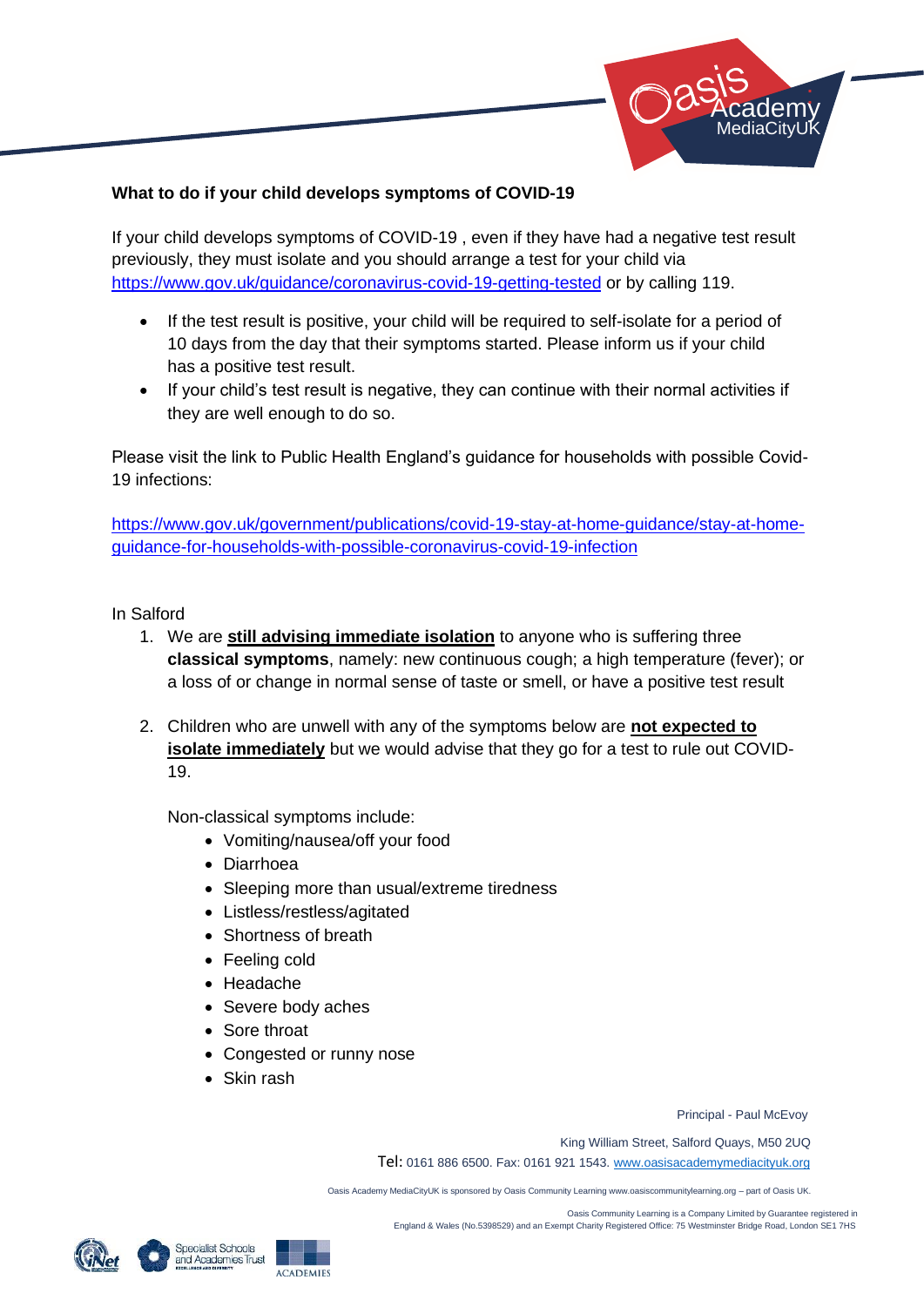

- Complaining of anything that is not feeling themselves
- 3. To book a test please visit [www.gov.uk/get-coronavirus-test](http://www.gov.uk/get-coronavirus-test) and, when prompted, click the box "My local council has asked me to get a test, even though I do not have symptoms" (see below).

**Test and Trace Support Payments** If a person is asked to self-isolate by NHS Test and Trace and is on a low income, unable to work from home and will lose income as a result, they may be entitled to a payment of £500 from their local authority under the Test and Trace Support Payment scheme. This now applies to parents/ carers who cannot work from home and will lose income by self-isolating or staying at home to care for the child.

Further details are available via: [https://www.salford.gov.uk/benefits/test-and-trace-support](https://www.salford.gov.uk/benefits/test-and-trace-support-payments/my-child-is-having-to-isolate/)[payments/my-child-is-having-to-isolate/](https://www.salford.gov.uk/benefits/test-and-trace-support-payments/my-child-is-having-to-isolate/)

Please remember, although COVID-19 is circulating in the community, usual childhood illnesses are too; and it is important that these are not missed. Please contact your GP or NHS111 if you are worried; or call 999 if seriously unwell.

If you have any questions or concerns please refer to the government website, or call The Spirit of Salford Helpline on 0800 952 1000 Further information is included in the information sheet below.

Best wishes

Mr McEvoy

**Principal** 

Principal - Paul McEvoy

King William Street, Salford Quays, M50 2UQ

Tel: 0161 886 6500. Fax: 0161 921 1543[. www.oasisacademymediacityuk.org](http://www.oasisacademymediacityuk.org/)

Oasis Academy MediaCityUK is sponsored by Oasis Community Learning www.oasiscommunitylearning.org – part of Oasis UK.

 Oasis Community Learning is a Company Limited by Guarantee registered in England & Wales (No.5398529) and an Exempt Charity Registered Office: 75 Westminster Bridge Road, London SE1 7HS





**ACADEMIES**